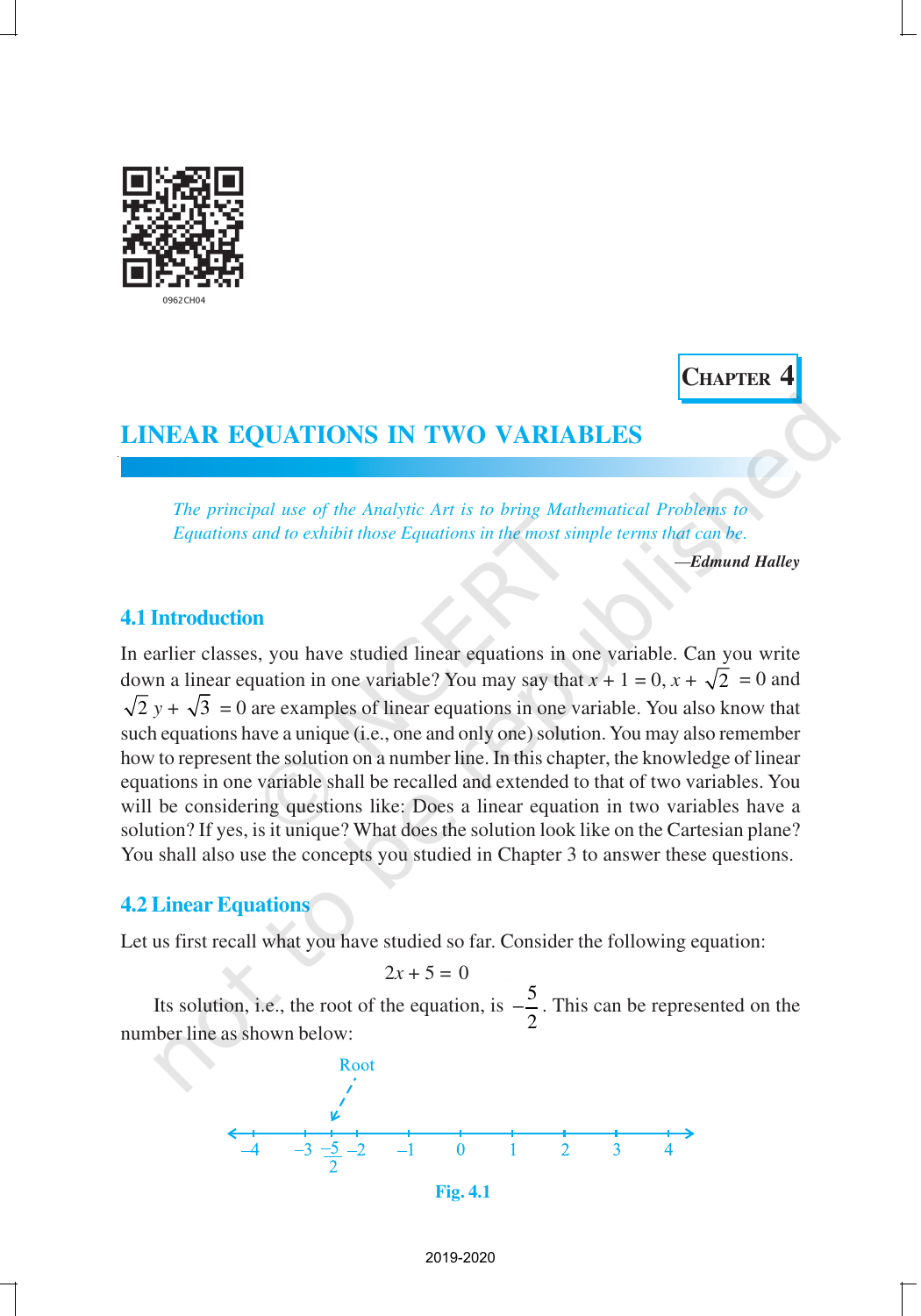While solving an equation, you must always keep the following points in mind:

The solution of a linear equation is not affected when:

- (i) the same number is added to (or subtracted from) both the sides of the equation.
- (ii) you multiply or divide both the sides of the equation by the same non-zero number.

Let us now consider the following situation:

In a One-day International Cricket match between India and Sri Lanka played in Nagpur, two Indian batsmen together scored 176 runs. Express this information in the form of an equation.

Here, you can see that the score of neither of them is known, i.e., there are two unknown quantities. Let us use *x* and *y* to denote them. So, the number of runs scored by one of the batsmen is *x*, and the number of runs scored by the other is *y*. We know that

$$
x + y = 176,
$$

which is the required equation.

This is an example of a linear equation in two variables. It is customary to denote the variables in such equations by *x* and *y*, but other letters may also be used. Some examples of linear equations in two variables are:

$$
1.2s + 3t = 5
$$
,  $p + 4q = 7$ ,  $\pi u + 5v = 9$  and  $3 = \sqrt{2}x - 7y$ .

Note that you can put these equations in the form  $1.2s + 3t - 5 = 0$ ,  $p + 4q - 7 = 0$ ,  $\pi u + 5v - 9 = 0$  and  $\sqrt{2} x - 7y - 3 = 0$ , respectively.

So, any equation which can be put in the form  $ax + by + c = 0$ , where *a*, *b* and *c* are real numbers, and *a* and *b* are not both zero, is called a *linear equation in two variables*. This means that you can think of many many such equations.

**Example 1 :** Write each of the following equations in the form  $ax + by + c = 0$  and indicate the values of *a*, *b* and *c* in each case:

(i) 
$$
2x + 3y = 4.37
$$
 (ii)  $x - 4 = \sqrt{3}y$  (iii)  $4 = 5x - 3y$  (iv)  $2x = y$ 

**Solution :** (i)  $2x + 3y = 4.37$  can be written as  $2x + 3y - 4.37 = 0$ . Here  $a = 2, b = 3$ and  $c = -4.37$ .

- (ii) The equation  $x 4 = \sqrt{3} y$  can be written as  $x \sqrt{3} y 4 = 0$ . Here  $a = 1$ ,  $b = -\sqrt{3}$  and  $c = -4$ .
- (iii) The equation  $4 = 5x 3y$  can be written as  $5x 3y 4 = 0$ . Here  $a = 5$ ,  $b = -3$ and  $c = -4$ . Do you agree that it can also be written as  $-5x + 3y + 4 = 0$ ? In this case  $a = -5$ ,  $b = 3$  and  $c = 4$ .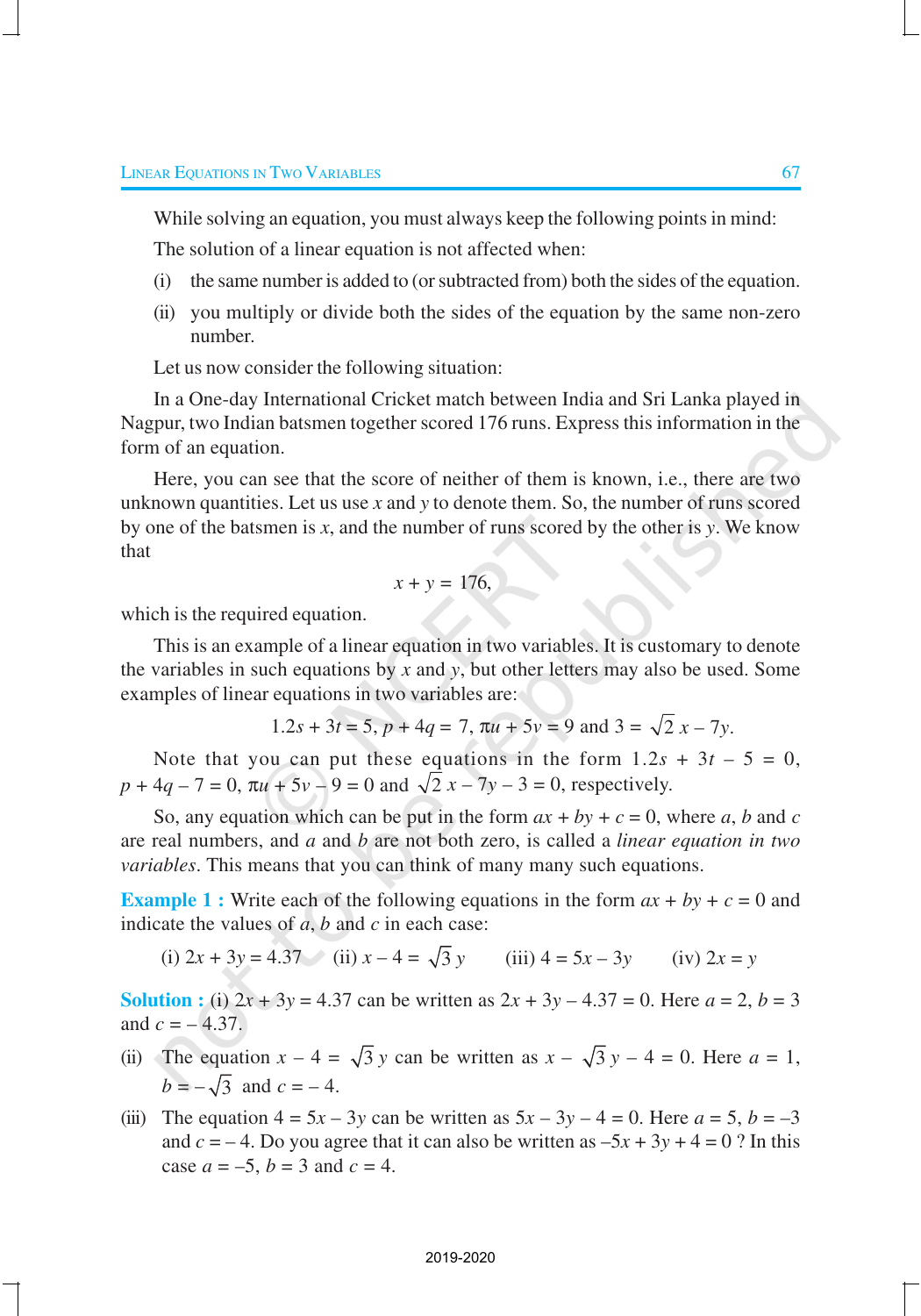(iv) The equation  $2x = y$  can be written as  $2x - y + 0 = 0$ . Here  $a = 2$ ,  $b = -1$  and  $c = 0$ .

Equations of the type  $ax + b = 0$  are also examples of linear equations in two variables because they can be expressed as

$$
ax + 0.y + b = 0
$$

For example,  $4 - 3x = 0$  can be written as  $-3x + 0. y + 4 = 0$ .

**Example 2 :** Write each of the following as an equation in two variables:

(i) 
$$
x = -5
$$
 (ii)  $y = 2$  (iii)  $2x = 3$  (iv)  $5y = 2$ 

**Solution :** (i)  $x = -5$  can be written as  $1 \cdot x + 0 \cdot y = -5$ , or  $1 \cdot x + 0 \cdot y + 5 = 0$ .

(ii)  $y = 2$  can be written as  $0 \cdot x + 1 \cdot y = 2$ , or  $0 \cdot x + 1 \cdot y - 2 = 0$ .

(iii)  $2x = 3$  can be written as  $2x + 0. y - 3 = 0$ .

(iv)  $5y = 2$  can be written as  $0.x + 5y - 2 = 0$ .

# **EXERCISE 4.1**

**1.** The cost of a notebook is twice the cost of a pen. Write a linear equation in two variables to represent this statement.

(Take the cost of a notebook to be  $\bar{x}$  *x* and that of a pen to be  $\bar{x}$  *y*).

- **2.** Express the following linear equations in the form  $ax + by + c = 0$  and indicate the values of *a*, *b* and *c* in each case:
	- (i)  $2x + 3y = 9.35$  (ii)  $x \frac{y}{5}$  $\frac{y}{5}$  – 10 = 0 (iii) –2*x* + 3*y* = 6 (iv) *x* = 3*y* (v)  $2x = -5y$  (vi)  $3x + 2 = 0$  (vii)  $y - 2 = 0$  (viii)  $5 = 2x$

# **4.3 Solution of a Linear Equation**

You have seen that every linear equation in one variable has a unique solution. What can you say about the solution of a linear equation involving two variables? As there are two variables in the equation, a solution means a pair of values, one for *x* and one for *y* which satisfy the given equation. Let us consider the equation  $2x + 3y = 12$ . Here,  $x = 3$  and  $y = 2$  is a solution because when you substitute  $x = 3$  and  $y = 2$  in the equation above, you find that

$$
2x + 3y = (2 \times 3) + (3 \times 2) = 12
$$

This solution is written as an ordered pair (3, 2), first writing the value for *x* and then the value for *y*. Similarly, (0, 4) is also a solution for the equation above.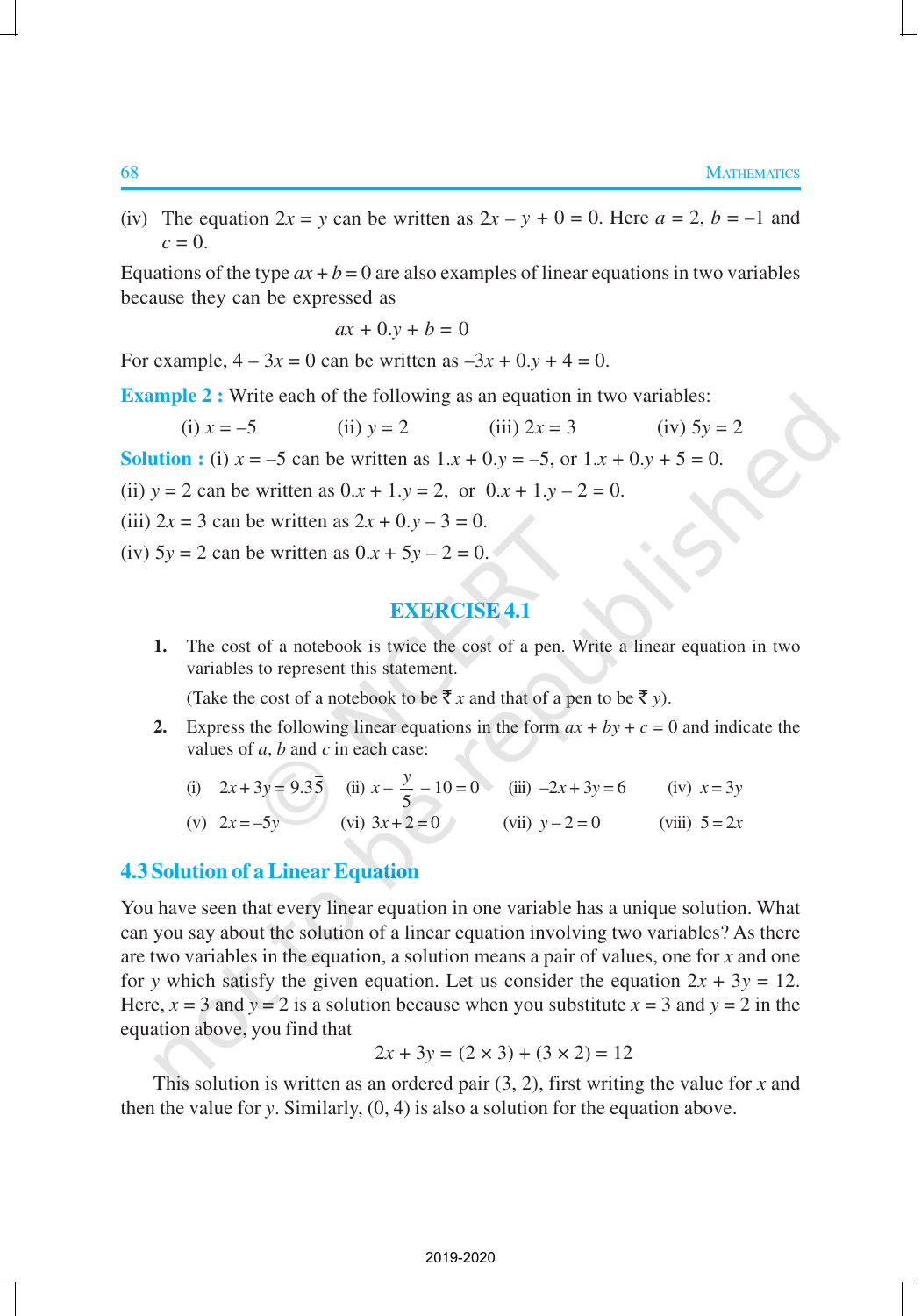On the other hand,  $(1, 4)$  is not a solution of  $2x + 3y = 12$ , because on putting  $x = 1$  and  $y = 4$  we get  $2x + 3y = 14$ , which is not 12. Note that  $(0, 4)$  is a solution but not (4, 0).

You have seen at least two solutions for  $2x + 3y = 12$ , i.e.,  $(3, 2)$  and  $(0, 4)$ . Can you find any other solution? Do you agree that (6, 0) is another solution? Verify the same. In fact, we can get many many solutions in the following way. Pick a value of your choice for  $x$  (say  $x = 2$ ) in  $2x + 3y = 12$ . Then the equation reduces to  $4 + 3y = 12$ ,

which is a linear equation in one variable. On solving this, you get *y* = 8  $\frac{8}{3}$ . So  $\left(2, \frac{8}{3}\right)$  $\left(2,\frac{8}{3}\right)$  is another solution of  $2x + 3y = 12$ . Similarly, choosing  $x = -5$ , you find that the equation

becomes  $-10 + 3y = 12$ . This gives  $y =$ 22  $\frac{22}{3}$ . So,  $\left(-5, \frac{22}{3}\right)$  $\left(-5, \frac{22}{3}\right)$  is another solution of  $2x + 3y = 12$ . So there is no end to different solutions of a linear equation in two variables. That is, *a linear equation in two variables has infinitely many solutions.*

**Example 3 :** Find four different solutions of the equation  $x + 2y = 6$ . **Solution :** By inspection,  $x = 2$ ,  $y = 2$  is a solution because for  $x = 2$ ,  $y = 2$ 

$$
x + 2y = 2 + 4 = 6
$$

Now, let us choose  $x = 0$ . With this value of *x*, the given equation reduces to  $2y = 6$ which has the unique solution  $y = 3$ . So  $x = 0$ ,  $y = 3$  is also a solution of  $x + 2y = 6$ . Similarly, taking  $y = 0$ , the given equation reduces to  $x = 6$ . So,  $x = 6$ ,  $y = 0$  is a solution of  $x + 2y = 6$  as well. Finally, let us take  $y = 1$ . The given equation now reduces to  $x + 2 = 6$ , whose solution is given by  $x = 4$ . Therefore, (4, 1) is also a solution of the given equation. So four of the infinitely many solutions of the given equation are:

$$
(2, 2), (0, 3), (6, 0)
$$
 and  $(4, 1)$ .

**Remark :** Note that an easy way of getting a solution is to take  $x = 0$  and get the corresponding value of *y*. Similarly, we can put  $y = 0$  and obtain the corresponding value of *x*.

**Example 4 :** Find two solutions for each of the following equations:

(i) 
$$
4x + 3y = 12
$$
  
\n(ii)  $2x + 5y = 0$   
\n(iii)  $3y + 4 = 0$ 

**Solution :** (i) Taking  $x = 0$ , we get  $3y = 12$ , i.e.,  $y = 4$ . So,  $(0, 4)$  is a solution of the given equation. Similarly, by taking  $y = 0$ , we get  $x = 3$ . Thus,  $(3, 0)$  is also a solution. (ii) Taking  $x = 0$ , we get  $5y = 0$ , i.e.,  $y = 0$ . So  $(0, 0)$  is a solution of the given equation.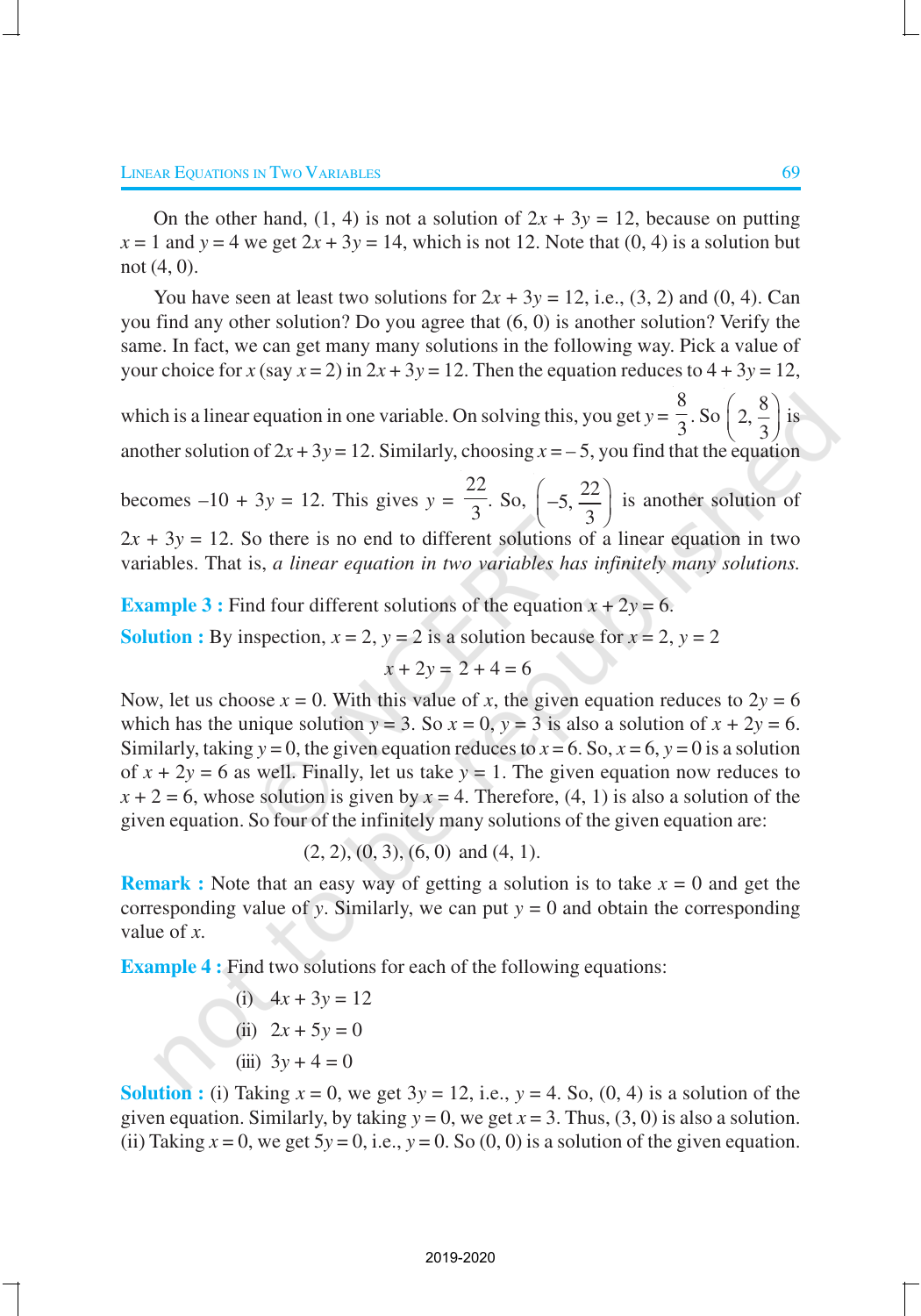Now, if you take  $y = 0$ , you again get  $(0, 0)$  as a solution, which is the same as the earlier one. To get another solution, take  $x = 1$ , say. Then you can check that the corresponding value of *y* is 2 .  $-\frac{2}{5}$  So  $\left(1, -\frac{2}{5}\right)$  $\left(1, -\frac{2}{5}\right)$ is another solution of  $2x + 5y = 0$ . (iii) Writing the equation  $3y + 4 = 0$  as  $0 \cdot x + 3y + 4 = 0$ , you will find that  $y =$  $-\frac{4}{3}$  $\frac{1}{3}$  for any value of *x*. Thus, two solutions can be given as  $\left(0, -\frac{4}{3}\right)$  and  $\left(1, -\frac{4}{3}\right)$  $\left(0, -\frac{4}{3}\right)$  and  $\left(1, -\frac{4}{3}\right)$ .

#### **EXERCISE 4.2**

- **1.** Which one of the following options is true, and why?
	- $y = 3x + 5$  has

(i) a unique solution, (ii) only two solutions, (iii) infinitely many solutions

- **2.** Write four solutions for each of the following equations:
	- (i)  $2x + y = 7$  (ii)  $\pi x + y = 9$  (iii)  $x = 4y$
- **3.** Check which of the following are solutions of the equation  $x 2y = 4$  and which are not:
	- (i)  $(0, 2)$  (ii)  $(2, 0)$  (iii)  $(4, 0)$

(iv) 
$$
(\sqrt{2}, 4\sqrt{2})
$$
 (v) (1, 1)

**4.** Find the value of *k*, if  $x = 2$ ,  $y = 1$  is a solution of the equation  $2x + 3y = k$ .

#### **4.4 Graph of a Linear Equation in Two Variables**

So far, you have obtained the solutions of a linear equation in two variables algebraically. Now, let us look at their geometric representation. You know that each such equation has infinitely many solutions. How can we show them in the coordinate plane? You may have got some indication in which we write the solution as pairs of values. The solutions of the linear equation in Example 3, namely,

$$
x + 2y = 6 \tag{1}
$$

can be expressed in the form of a table as follows by writing the values of *y* below the corresponding values of *x* :

**Table 1**

| r<br>∼ |  |  | $\cdots$                                                                                                                  |
|--------|--|--|---------------------------------------------------------------------------------------------------------------------------|
|        |  |  | $\frac{1}{2} \left( \frac{1}{2} \right) \left( \frac{1}{2} \right) \left( \frac{1}{2} \right) \left( \frac{1}{2} \right)$ |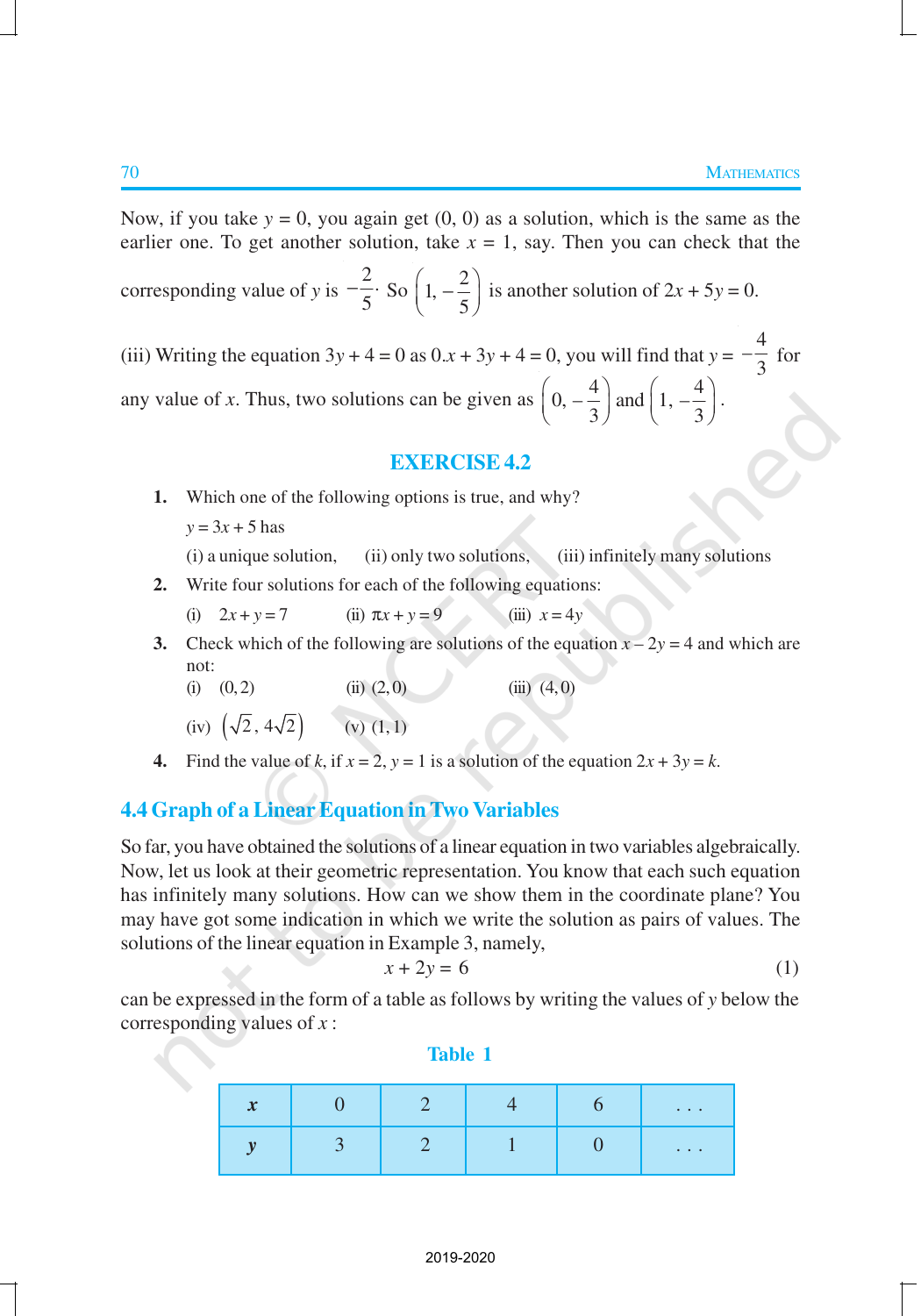#### **LINEAR EQUATIONS IN TWO VARIABLES** 71

In the previous chapter, you studied how to plot the points on a graph paper. Let us plot the points (0, 3), (2, 2), (4, 1) and (6, 0) on a graph paper. Now join any two of these points and obtain a line. Let us call this as line AB (see Fig. 4.2).

Do you see that the other two points also lie on the line AB? Now, pick another point on this line, say  $(8, -1)$ . Is this a solution? In fact,  $8 + 2(-1) = 6$ . So,  $(8, -1)$  is a solution. Pick any other point on this line AB and verify whether its coordinates satisfy the equation or not. Now, take



any point not lying on the line AB, say (2, 0). Do its coordinates satisfy the equation? Check, and see that they do not.

Let us list our observations:

- 1. Every point whose coordinates satisfy Equation (1) lies on the line AB.
- 2. Every point  $(a, b)$  on the line AB gives a solution  $x = a$ ,  $y = b$  of Equation (1).
- 3. Any point, which does not lie on the line AB, is not a solution of Equation (1).

So, you can conclude that every point on the line satisfies the equation of the line and every solution of the equation is a point on the line. In fact, a linear equation in two variables is represented geometrically by a line whose points make up the collection of solutions of the equation. This is called the *graph* of the linear equation. So, to obtain the graph of a linear equation in two variables, it is enough to plot two points corresponding to two solutions and join them by a line. However, it is advisable to plot more than two such points so that you can immediately check the correctness of the graph.

**Remark :** The reason that a, degree one, polynomial equation  $ax + by + c = 0$  is called a *linear* equation is that its geometrical representation is a straight line.

**Example 5 :** Given the point (1, 2), find the equation of a line on which it lies. How many such equations are there?

**Solution :** Here (1, 2) is a solution of a linear equation you are looking for. So, you are looking for any line passing through the point (1, 2). One example of such a linear equation is  $x + y = 3$ . Others are  $y - x = 1$ ,  $y = 2x$ , since they are also satisfied by the coordinates of the point  $(1, 2)$ . In fact, there are infinitely many linear equations which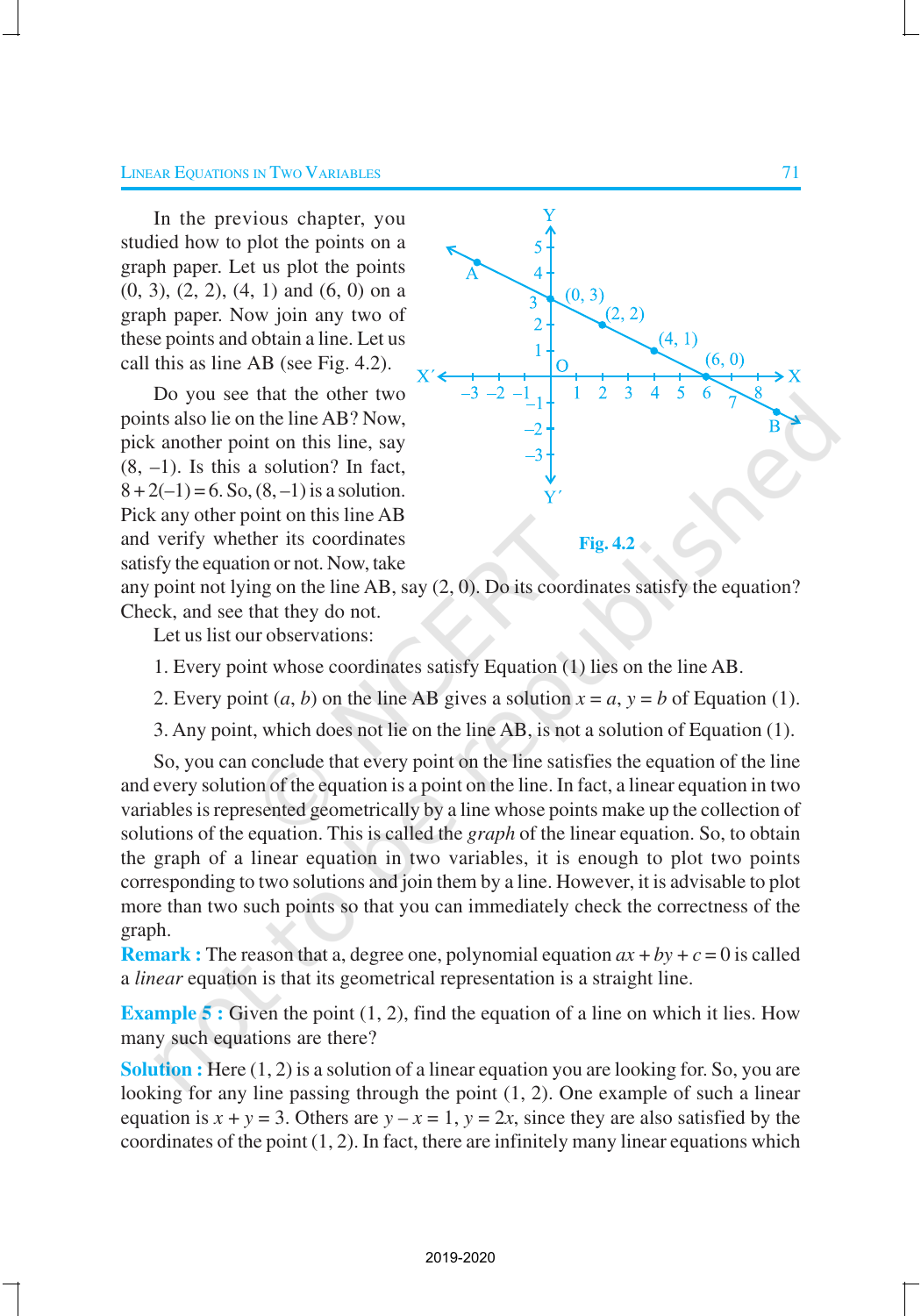are satisfied by the coordinates of the point (1, 2). Can you see this pictorially?

**Example 6 :** Draw the graph of  $x + y = 7$ . **Solution :** To draw the graph, we need at least two solutions of the equation. You can check that  $x = 0$ ,  $y = 7$ , and  $x = 7$ ,  $y = 0$  are solutions of the given equation. So, you can use the following table to draw the graph:

**Table 2**

| $\boldsymbol{x}$ | 0 |   |
|------------------|---|---|
|                  |   | 0 |



**Fig. 4.3**

Draw the graph by plotting the two points from Table 2 and then by joining the same by a line (see Fig. 4.3).

**Example 7 :** You know that the force applied on a body is directly proportional to the acceleration produced in the body. Write an equation to express this situation and plot the graph of the equation.

**Solution :** Here the variables involved are force and acceleration. Let the force applied be *y* units and the acceleration produced be *x* units. From ratio and proportion, you can express this fact as  $y = kx$ , where *k* is a constant. (From your study of science, you know that *k* is actually the mass of the body.)

Now, since we do not know what *k* is, we cannot draw the precise graph of  $y = kx$ . However, if we give a certain value to *k*, then we can draw the graph. Let us take  $k = 3$ , i.e., we draw the line representing  $y = 3x$ .

For this we find two of its solutions, say  $(0, 0)$  and (2, 6) (see Fig. 4.4).

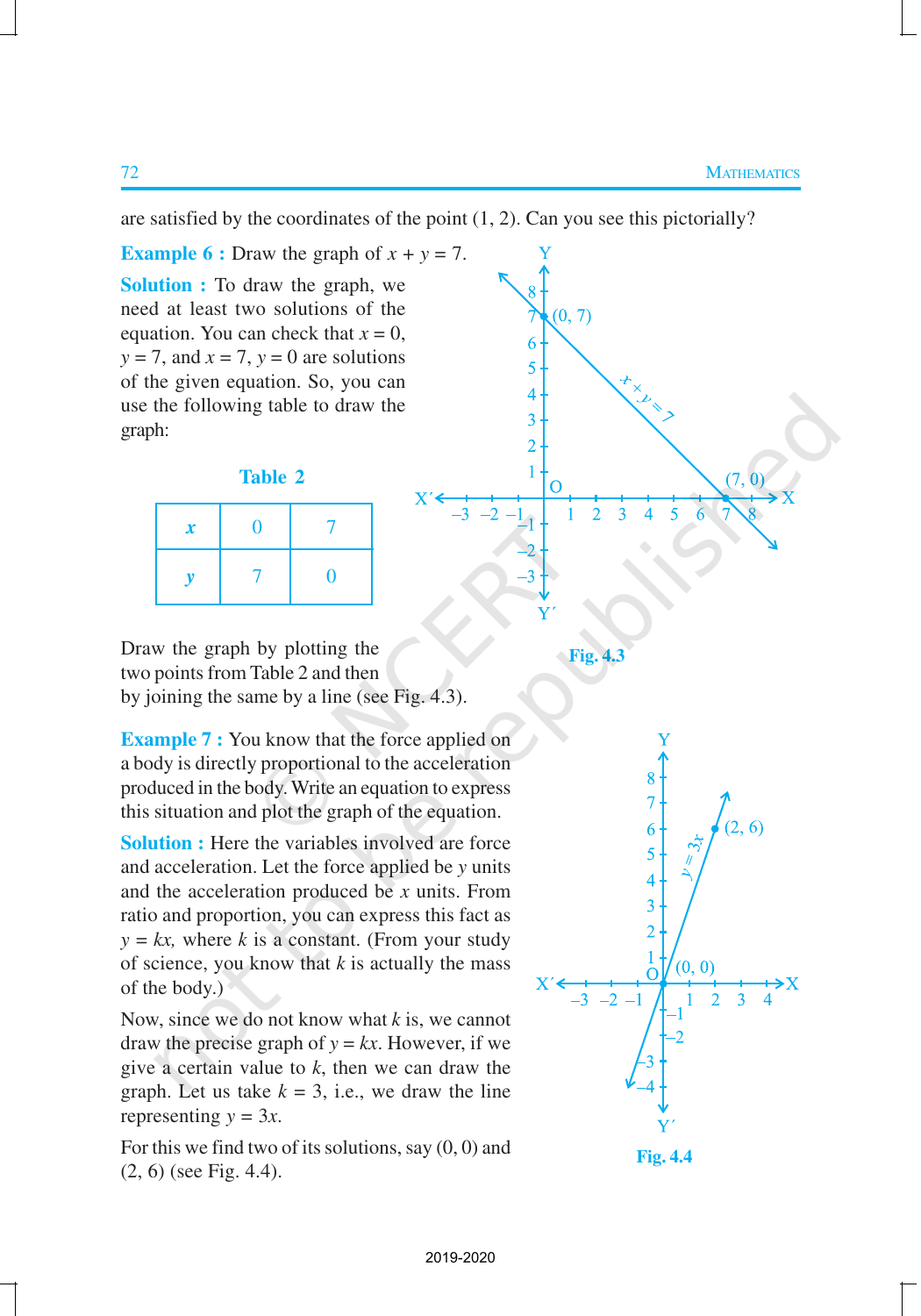From the graph, you can see that when the force applied is 3 units, the acceleration produced is 1 unit. Also, note that (0, 0) lies on the graph which means the acceleration produced is 0 units, when the force applied is 0 units.

**Remark :** The graph of the equation of the form  $y = kx$  is a line which always passes through the origin.

**Example 8 :** For each of the graphs given in Fig. 4.5 select the equation whose graph it is from the choices given below:



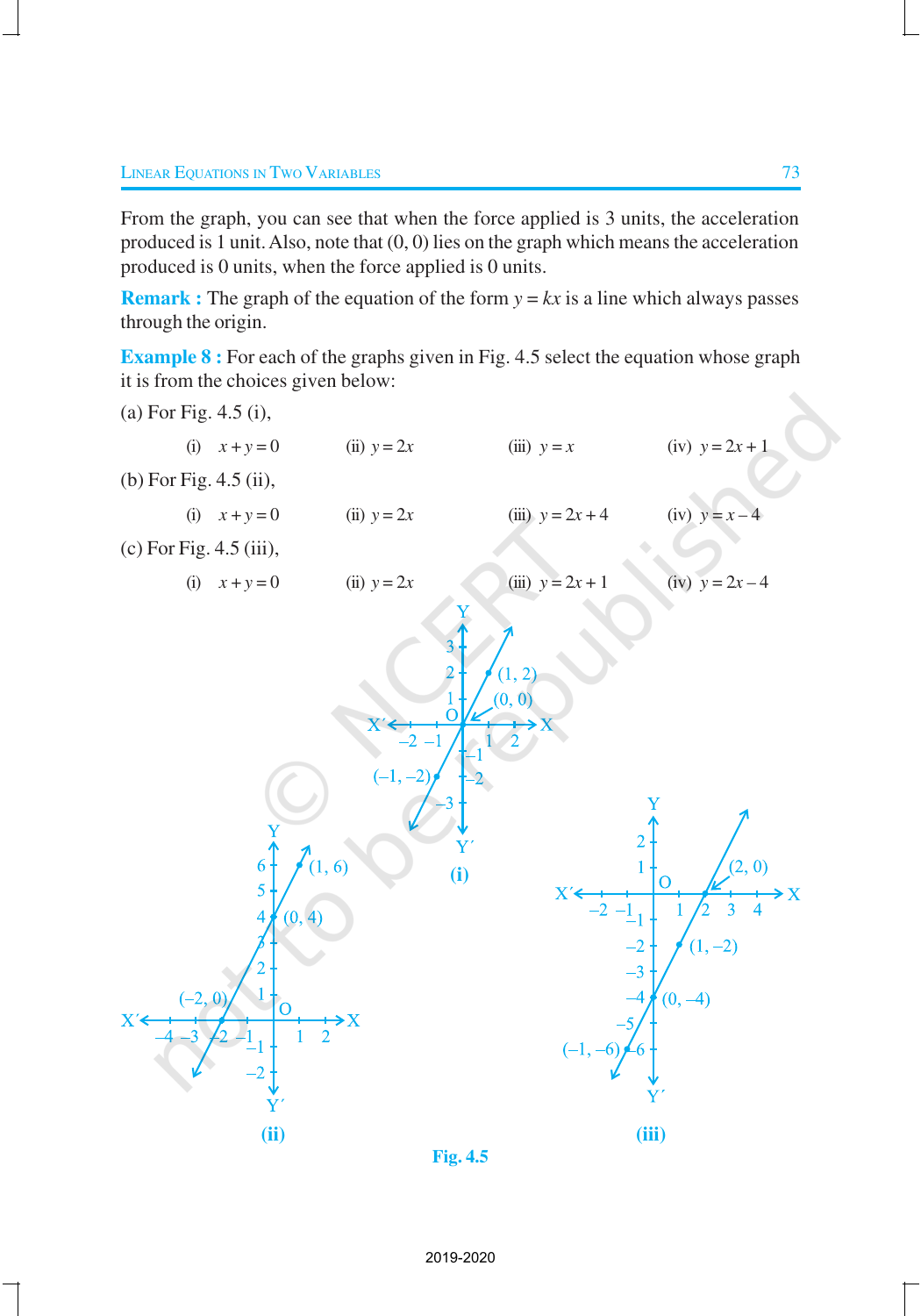**Solution :** (a) In Fig. 4.5 (i), the points on the line are  $(-1, -2)$ ,  $(0, 0)$ ,  $(1, 2)$ . By inspection,  $y = 2x$  is the equation corresponding to this graph. You can find that the *y*-coordinate in each case is double that of the *x*-coordinate.

(b) In Fig. 4.5 (ii), the points on the line are  $(-2, 0)$ ,  $(0, 4)$ ,  $(1, 6)$ . You know that the coordinates of the points of the graph (line) satisfy the equation  $y = 2x + 4$ . So,  $y = 2x + 4$  is the equation corresponding to the graph in Fig. 4.5 (ii).

(c) In Fig. 4.5 (iii), the points on the line are  $(-1, -6)$ ,  $(0, -4)$ ,  $(1, -2)$ ,  $(2, 0)$ . By inspection, you can see that  $y = 2x - 4$  is the equation corresponding to the given graph (line).

#### **EXERCISE 4.3**

- **1.** Draw the graph of each of the following linear equations in two variables:
	- (i)  $x + y = 4$  (ii)  $x y = 2$  (iii)  $y = 3x$  (iv)  $3 = 2x + y$
- **2.** Give the equations of two lines passing through (2, 14). How many more such lines are there, and why?
- **3.** If the point (3, 4) lies on the graph of the equation  $3y = ax + 7$ , find the value of *a*.
- **4.** The taxi fare in a city is as follows: For the first kilometre, the fare is  $\bar{\tau}$  8 and for the subsequent distance it is  $\bar{\tau}$  5 per km. Taking the distance covered as *x* km and total fare as  $\bar{\tau}$  *y*, write a linear equation for this information, and draw its graph.
- **5.** From the choices given below, choose the equation whose graphs are given in Fig. 4.6 and Fig. 4.7.

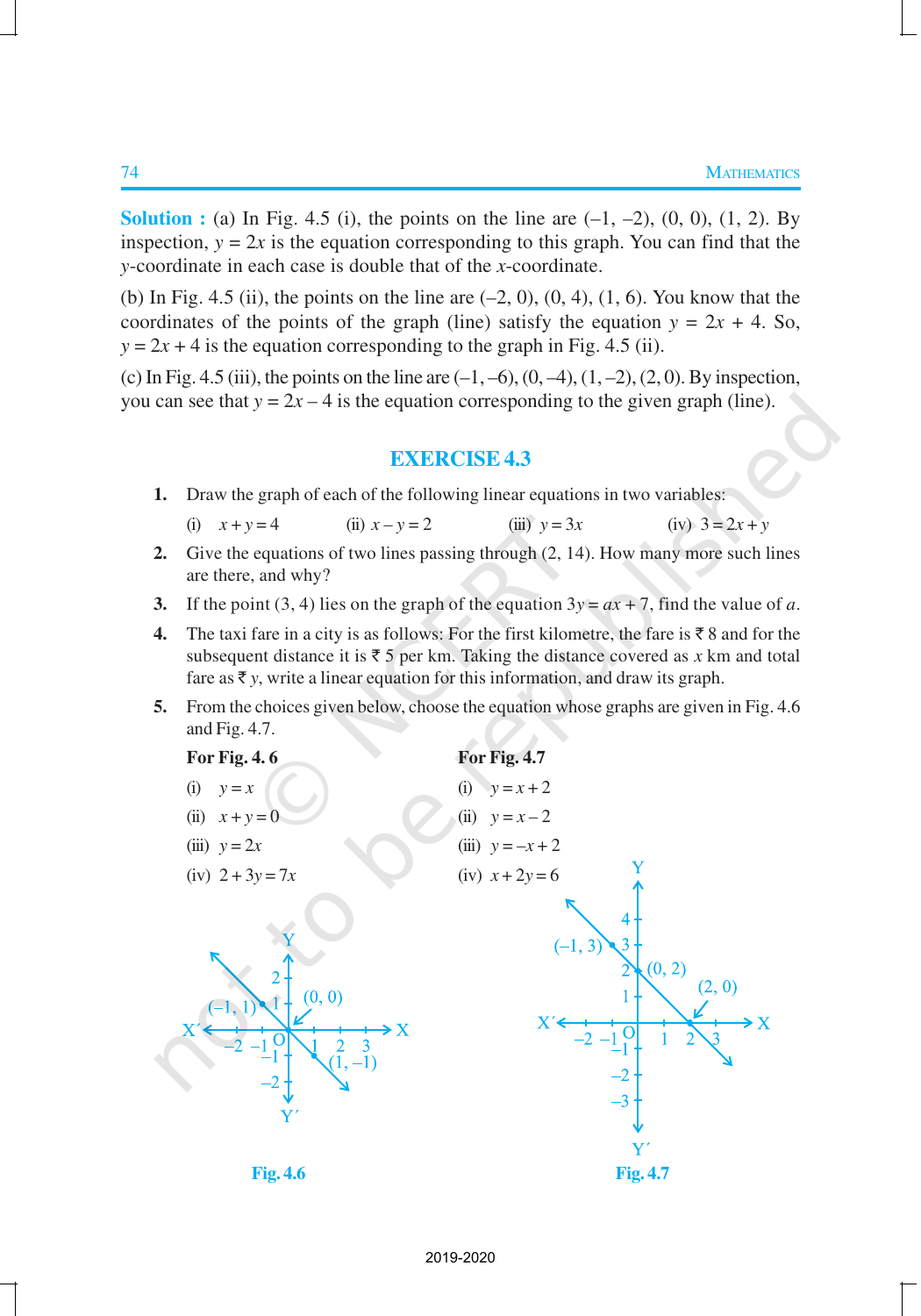**6.** If the work done by a body on application of a constant force is directly proportional to the distance travelled by the body, express this in the form of an equation in two variables and draw the graph of the same by taking the constant force as 5 units. Also read from the graph the work done when the distance travelled by the body is

 $(i)$  2 units  $(iii)$  0 unit

- **7.** Yamini and Fatima, two students of Class IX of a school, together contributed  $\bar{\tau}$  100 towards the Prime Minister's Relief Fund to help the earthquake victims. Write a linear equation which satisfies this data. (You may take their contributions as  $\bar{\tau}$  *x* and  $\bar{\tau}$  y.) Draw the graph of the same.
- **8.** In countries like USA and Canada, temperature is measured in Fahrenheit, whereas in countries like India, it is measured in Celsius. Here is a linear equation that converts Fahrenheit to Celsius:

$$
F = \left(\frac{9}{5}\right)C + 32
$$

- (i) Draw the graph of the linear equation above using Celsius for *x*-axis and Fahrenheit for *y*-axis.
- (ii) If the temperature is  $30^{\circ}$ C, what is the temperature in Fahrenheit?
- (iii) If the temperature is  $95^{\circ}$ F, what is the temperature in Celsius?
- (iv) If the temperature is  $0^{\circ}$ C, what is the temperature in Fahrenheit and if the temperature is 0°F, what is the temperature in Celsius?
- (v) Is there a temperature which is numerically the same in both Fahrenheit and Celsius? If yes, find it.

## **4.5 Equations of Lines Parallel to the** *x***-axis and** *y***-axis**

You have studied how to write the coordinates of a given point in the Cartesian plane. Do you know where the points (2, 0), (–3, 0), (4, 0) and (*n*, 0), for any real number *n*, lie in the Cartesian plane? Yes, they all lie on the *x*-axis. But do you know why? Because on the *x*-axis, the *y*-coordinate of each point is 0. In fact, every point on the *x*-axis is of the form (*x*, 0). Can you now guess the equation of the *x*-axis? It is given by  $y = 0$ . Note that  $y = 0$  can be expressed as  $0.x + 1.y = 0$ . Similarly, observe that the equation of the *y*-axis is given by  $x = 0$ .

Now, consider the equation  $x - 2 = 0$ . If this is treated as an equation in one variable *x* only, then it has the unique solution  $x = 2$ , which is a point on the number line. However, when treated as an equation in two variables, it can be expressed as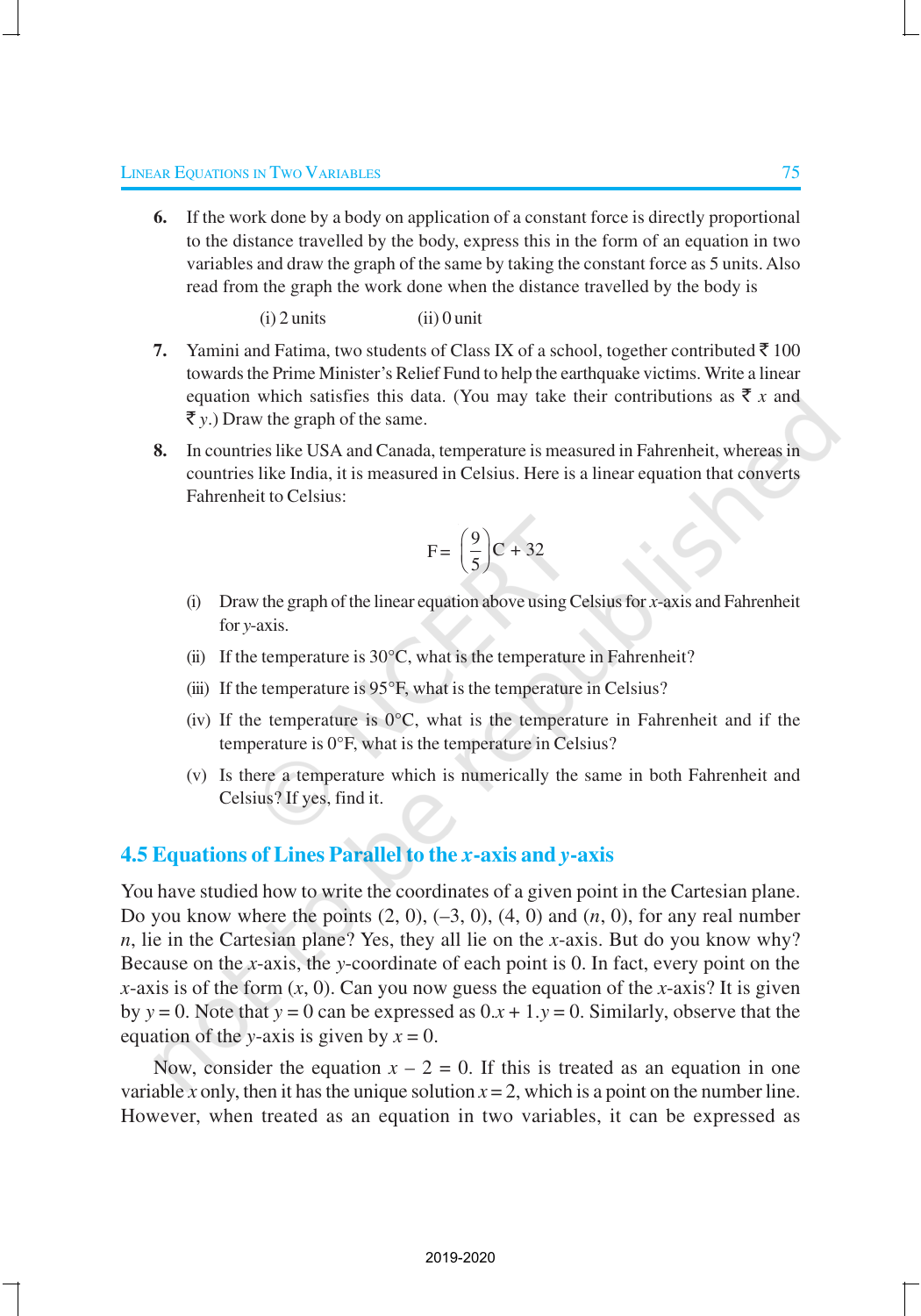$x + 0. y - 2 = 0$ . This has infinitely many solutions. In fact, they are all of the form  $(2, r)$ , where *r* is any real number. Also, you can check that every point of the form (2, *r*) is a solution of this equation. So as, an equation in two variables,  $x - 2 = 0$  is represented by the line AB in the graph in Fig. 4.8.

**Example 9 :** Solve the equation  $2x + 1 = x - 3$ , and represent the solution(s) on (i) the number line,

(ii) the Cartesian plane.

**Solution :** We solve  $2x + 1 = x - 3$ , to get

$$
2x - x = -3 - 1
$$



i.e.,  $x = -4$ 

(i) The representation of the solution on the number line is shown in Fig. 4.9, where  $x = -4$  is treated as an equation in one variable.



(ii) We know that  $x = -4$  can be written as  $x + 0. y = -4$ 

which is a linear equation in the variables *x* and *y*. This is represented by a line. Now all the values of *y* are permissible because 0.*y* is always 0. However, *x* must satisfy the equation  $x = -4$ . Hence, two solutions of the given equation are  $x = -4$ ,  $y = 0$  and  $x = -4$ ,  $y = 2$ .

Note that the graph AB is a line parallel to the *y*-axis and at a distance of 4 units to the left of it (see Fig. 4.10).